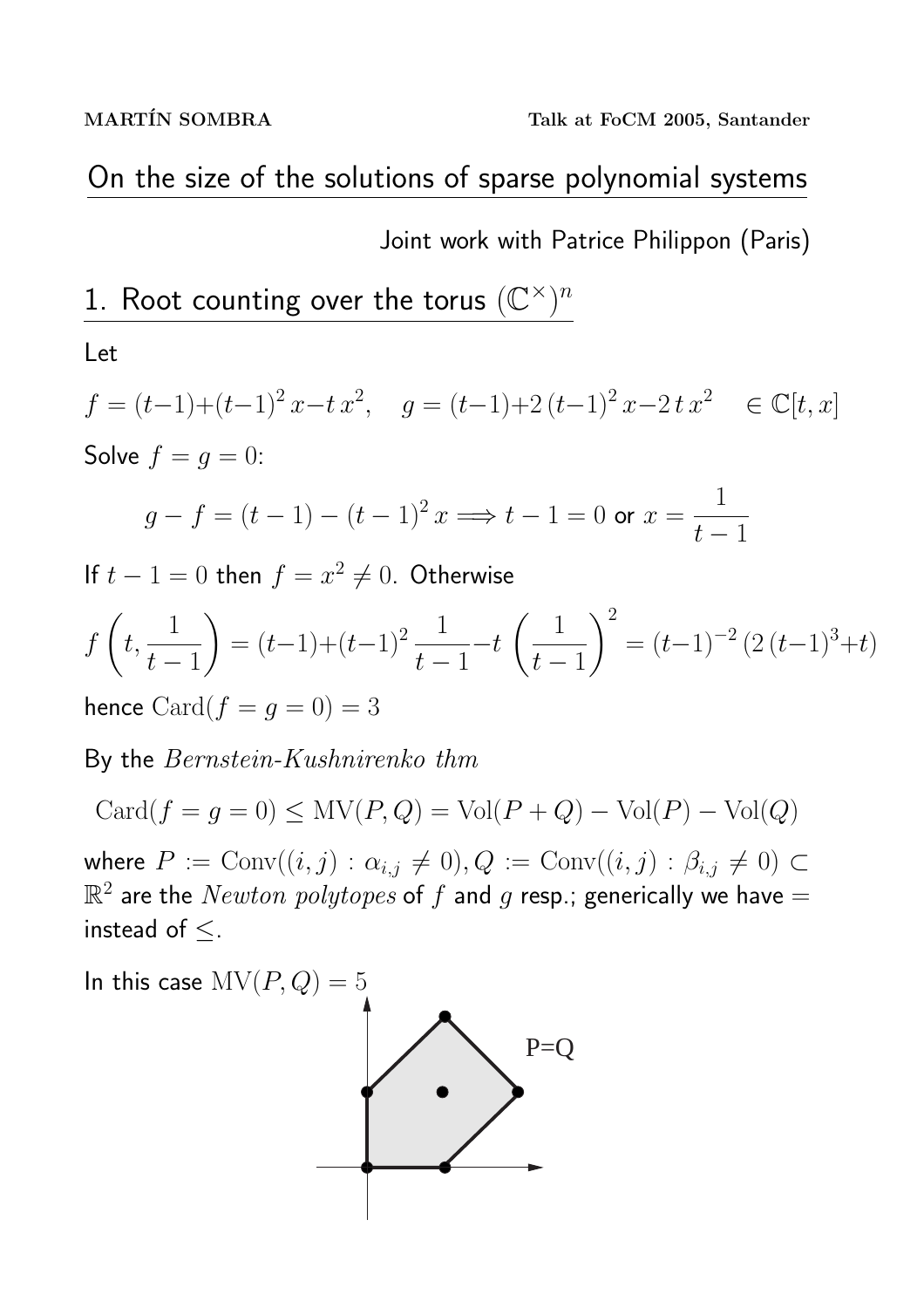Take any  $f,g\in \mathbb C[t^{\pm 1},x^{\pm 1}]$  and write them as

$$
f = \sum_{j \in \mathbb{Z}} \alpha_j(t) x^j \quad , \quad g = \sum_{j \in \mathbb{Z}} \beta_j(t) x^j
$$

with  $\alpha_i(t), \beta_j(t) \in \mathbb C[t^{\pm 1}]$ , assume  $f,g$   $primitive$ 

Set

$$
Q_0 := \text{Conv}(j : \alpha_j \neq 0) \quad , \quad Q_1 := \text{Conv}(j : \beta_j \neq 0) \quad \subset \mathbb{R}
$$

and for  $v\in {\mathbb P}^1$  consider the  $v\text{-}adic\,\,Newton\,\,polytopes$ 

$$
Q_{0,v} := \text{Conv}((j, -\text{ord}_v(\alpha_j)) : \alpha_j \neq 0) \subset \mathbb{R}^2
$$
  

$$
Q_{,v} := \text{Conv}((j, -\text{ord}_v(\beta_j)) : \beta_j \neq 0) \subset \mathbb{R}^2
$$

with  $\text{ord}_v(\alpha_j)$  the *order of vanishing* of  $\alpha_j$  at v (note that  $-\text{ord}_{(0:1)}(\alpha_j)$  =  $\deg(\alpha_j))$  and  $\vartheta_i:Q_i\to\mathbb{R}$  parametrization of the upper envelope of  $Q_{i,v}$   $(i = 0, 1)$ .

Let  $Z(f,g):=\{\xi\in(\mathbb{C}^\times)^2:f(\xi)=g(\xi)=0\}\subset(\mathbb{C}^\times)^2$  denote the solution set and  $Z_0$  the geometrically isolated points of  $Z$ 

Thm 1. Suppose  $\vartheta_0 = \vartheta_1$  (and in particular  $Q_0 = Q_1$ ), then

$$
\operatorname{Card}(Z(f,g)_0)\leq 2!\,\sum_{v\in\mathbb{P}^1}\int_{Q_0}\vartheta_0(x)\,dx
$$

Multiplying  $\alpha_j(t)$  and  $\beta(t)$  by  $\lambda_j,\lambda'_j\in\mathbb{C}^\times$  resp., we have  $=$  for generic  $\lambda_j, \lambda'_j$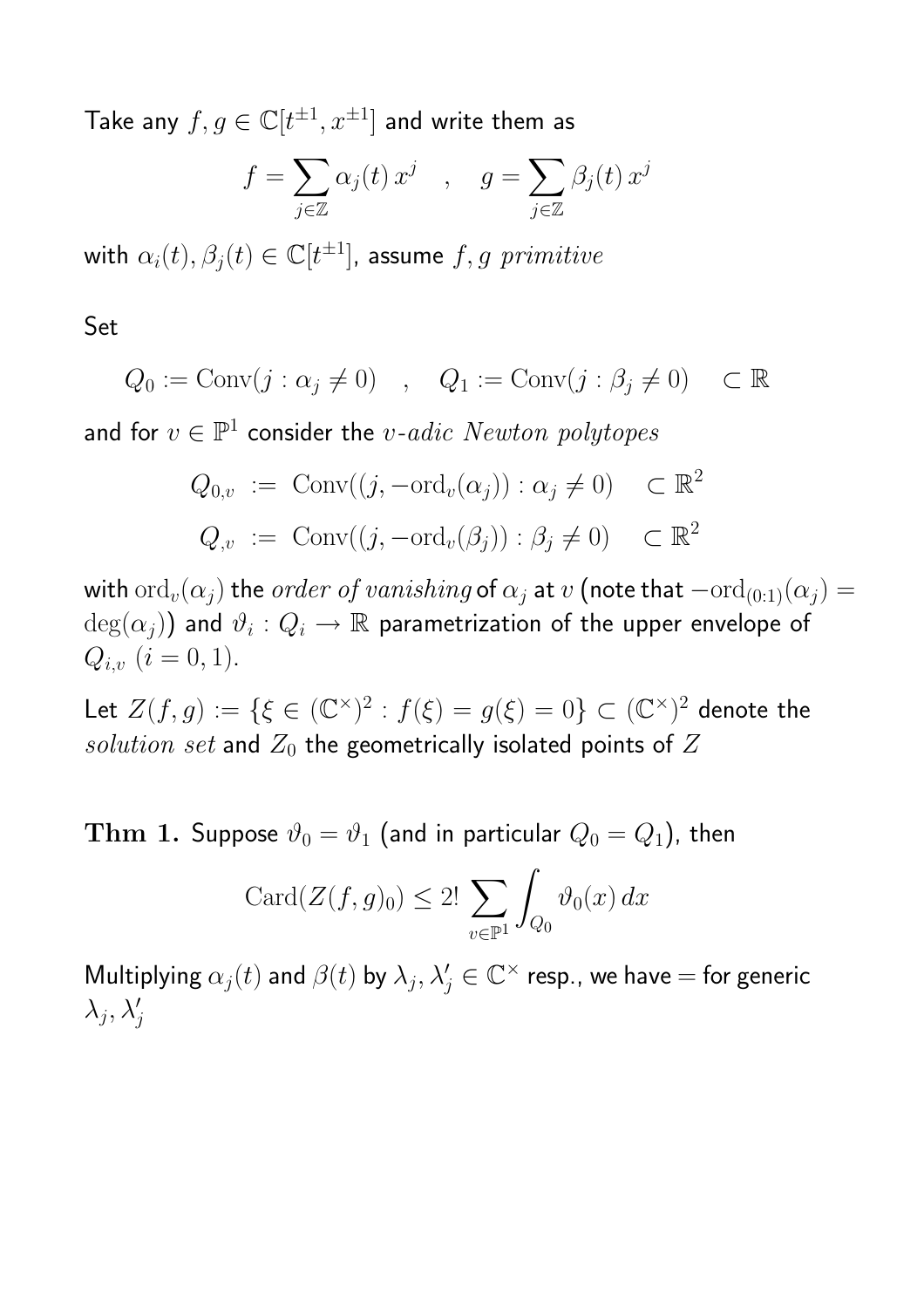Back to the example

$$
f = (t-1)+(t-1)^2 x-t x^2
$$
,  $g = (t-1)+2(t-1)^2 x-2t x^2 \in \mathbb{C}[t, x]$ 

Thm 1 gives the estimate

$$
3=\text{Card}(Z(f,g)_0)\leq 2\,\sum_{v\in \mathbb{P}^1}\int_{Q_0}\vartheta_0(x)\,dx=2\,(3-1-\frac{1}{2})=3
$$



Note that the BK thm corresponds to taking the 0-th and  $\infty$ -th contributions (and that all of the others terms are  $\leq 0$ )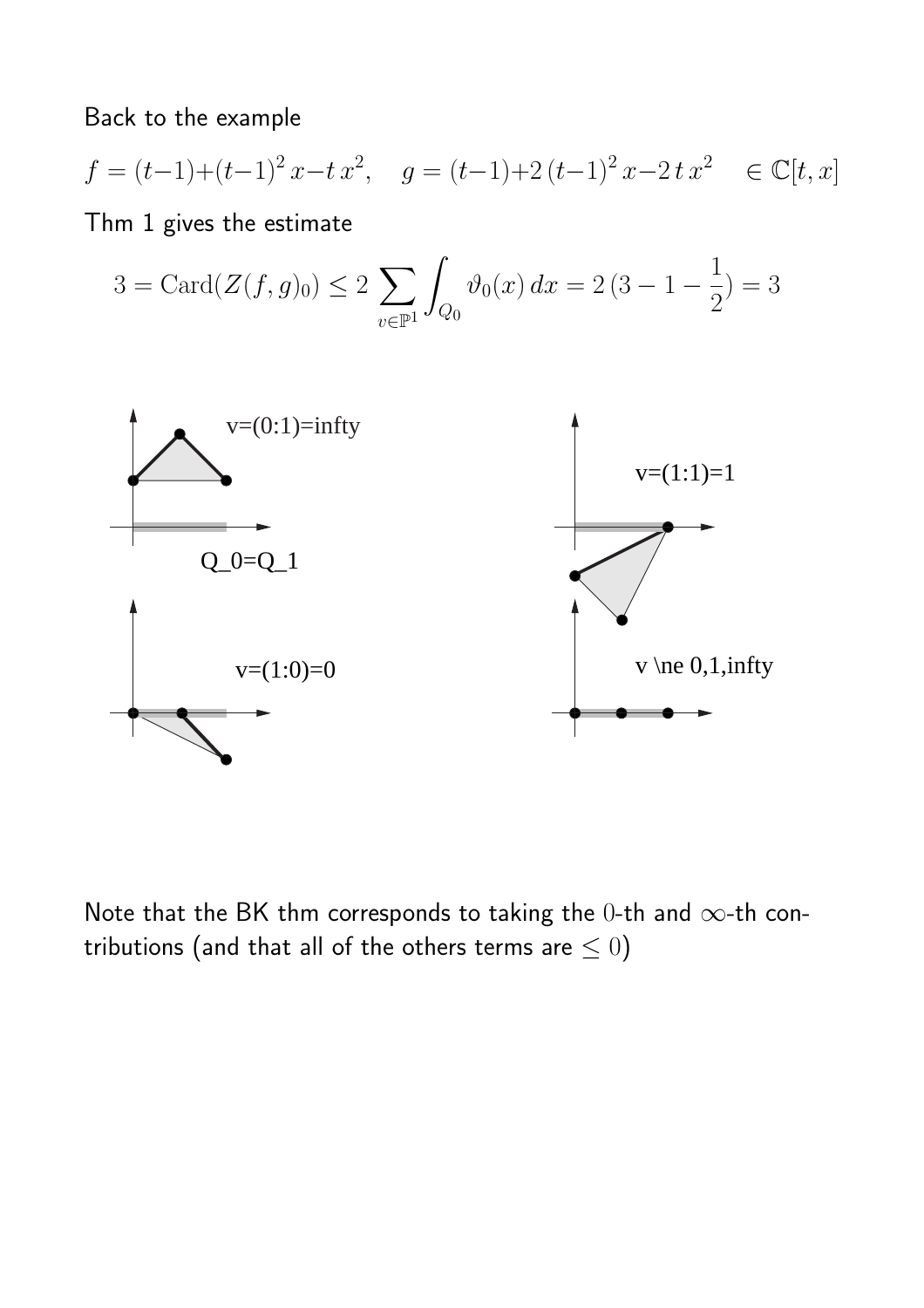## 2.Mixed integrals

Let  $\rho: R \to \mathbb{R}, \quad \sigma: S \to \mathbb{R}$  concave functions over convex sets  $R, S \subset \mathbb{R}$ Set

 $\rho \boxplus \sigma : R + S \to \mathbb{R}$ ,  $x \mapsto \max\{\rho(y) + \sigma(z) : y \in R, z \in S, y+z=x\}$ concave function over the Minkowski sum  $R + S$ 

The *mixed* integral is

$$
\mathrm{MI}(\rho,\sigma) := \int_{R+S} \rho \boxplus \sigma \, dx \ - \int_R \rho \, dx \ - \int_S \sigma \, dx
$$

Very close to the notion of mixed volume of convex sets. Basic properties:

- symmetric and linear in  $\rho$  and  $\sigma$  w.r.  $\boxplus$
- if  $\rho = \sigma$  (and  $\overline{a}$  fortiori  $R = S$ ) then  $\text{MI}(\rho, \sigma) = 2!$ R  $\rho dx$
- monotonicity: if  $\rho_1 \le \rho_2$  and  $\sigma_1 \le \sigma_2$  then  $\text{MI}(\rho_1, \sigma_1) \le$  $\mathrm{MI}(\rho_2, \sigma_2)$
- decomposes following the geometry of  $R$  and  $S$ :

$$
MI(\rho, \sigma) = \sum_{u \in \mathbb{R}^n} w_{Q_\rho}(u, 1) MV(\pi(Q_\sigma^u)) + \sum_{u = \pm 1} w_R(u) MI(\sigma|_{Q^u})
$$

where  $Q_\rho,Q_\sigma\subset\mathbb{R}^2$  are the  $convex\ hull\ of\ the\ graphs$  of  $\rho$  and  $\sigma$  resp.

$$
w_{Q_{\rho}}(u,1) := \max_{\mathbf{x} \in Q_{\rho}} \langle (u,1), \mathbf{x} \rangle \text{ support function}
$$
  

$$
\pi(Q_{\sigma}^{(u,1)}) \subset \mathbb{R} \text{ projection to } \mathbb{R} \text{ of the face of } Q_{\sigma} \text{ in the } (u,1)
$$
-direction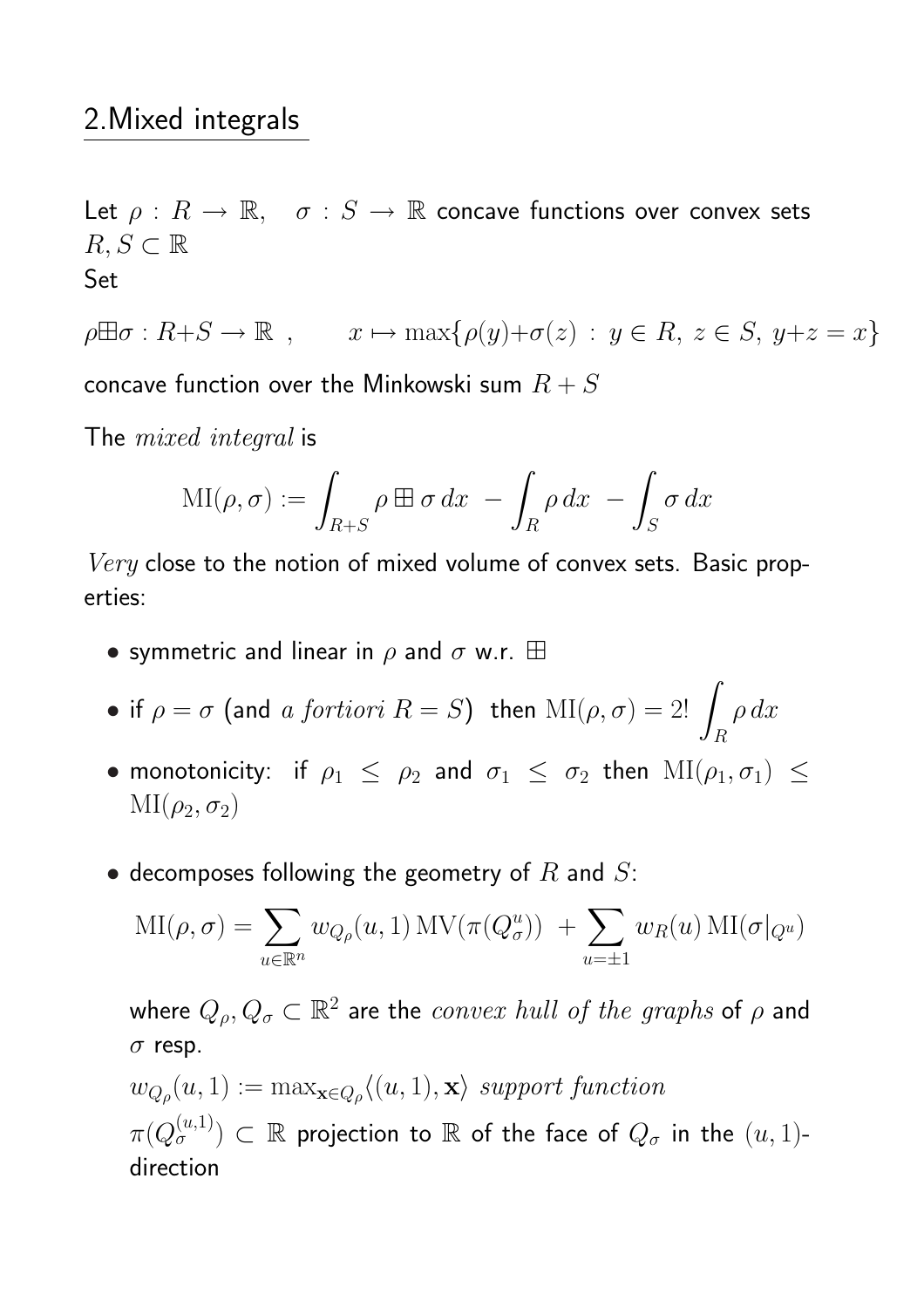#### Example



$$
MI(\rho, \sigma) = (w_{Q_{\rho}}(-2, 1) MV(S_1) + w_{Q_{\rho}}(1, 1) MV(S_2))
$$
  
+
$$
(w_{[0,3]}(-1) MI(\sigma|_{\{0\}}) + w_{[0,3]}(1) MI(\sigma|_{\{3\}}))
$$
  
= 
$$
(1 + 2) + (0 + 3) = 6
$$

Thm 1 ("mixed" version). Write  $f =$  $\overline{ }$  $_{j\in\mathbb{Z}}\alpha_{j}(t)\,x^{j}$  $\overline{P}$  $, g =$  $\beta_{j\in\mathbb{Z}}\,\beta_j(t)\,x^j$  with  $\alpha_i(t),\beta_j(t)\in\mathbb{C}[t^{\pm1}],$  and assume  $f,g$   $\emph{primitive}$ Set  $Q_i, Q_{i,v}, \vartheta_{i,v}$  as before, then

$$
Card(Z(f,g)_0) \le \sum_{v \in \mathbb{P}^1} MI(\vartheta_{1,v}, \vartheta_{2,v})
$$

Multiplying  $\alpha_j(t)$  and  $\beta(t)$  by  $\lambda_j, \lambda'_j \in \mathbb{C}^\times$  resp., we have  $=$  for generic  $\lambda_j, \lambda'_j$ 

For all  $v \neq 0$ ,  $\infty$  we have  $\vartheta_{i,v} \leq 0$  and so

$$
\mathrm{MI}(\vartheta_{0,v}, \vartheta_{1,v}) \le 0
$$

For comparison: the BK thm gives the bound

 $Card(Z(f,g)_0)\leq MV(Q_{0,\infty},Q_{1,\infty})=MI(\vartheta_{0,\infty},\vartheta_{1,\infty})+MI(\vartheta_{0,0},\vartheta_{1,0})$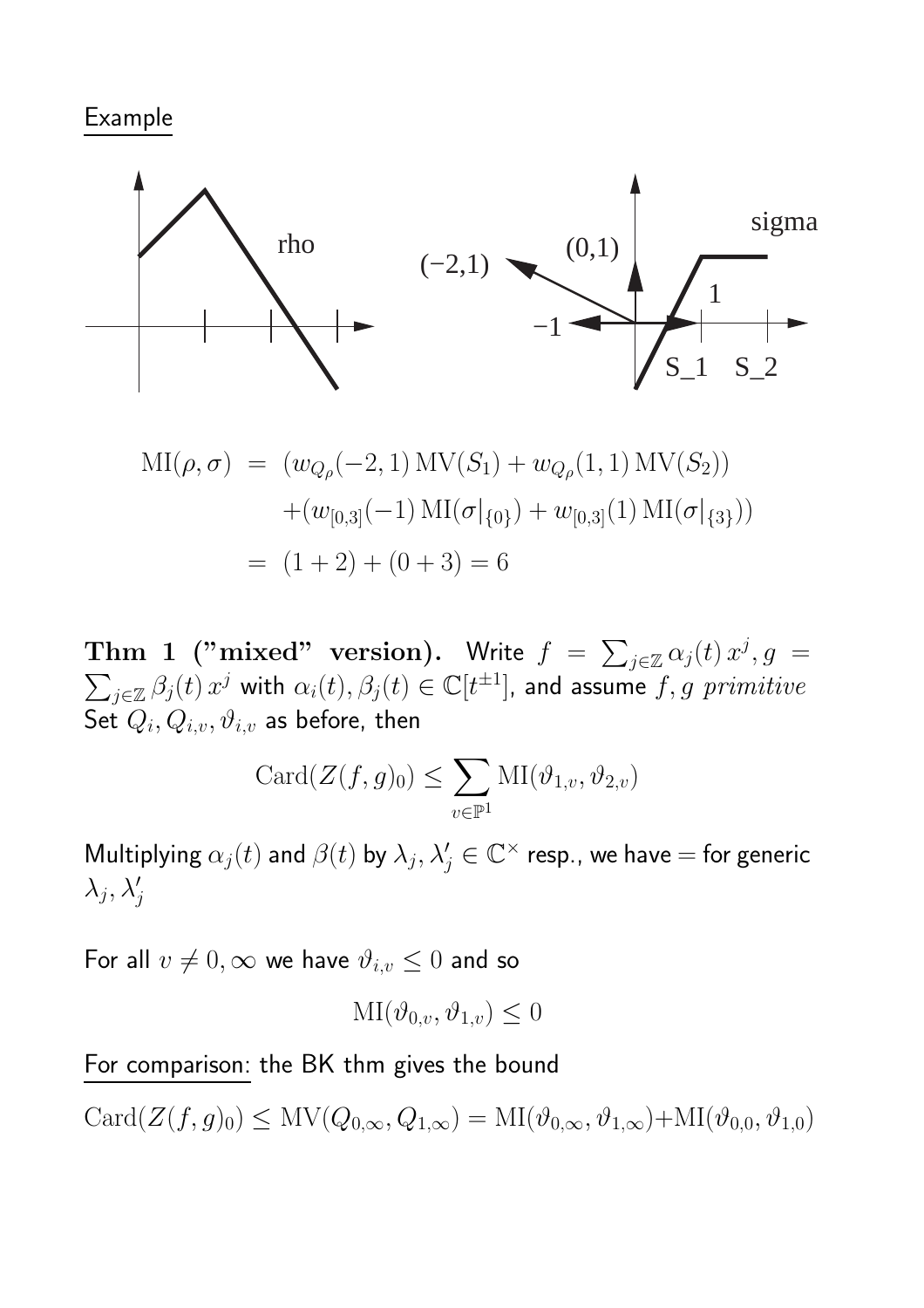# 3. General problem

Let  $A$  integral domain equipped with a  $height$  (complexity measure)  $h: A\setminus\{0\}\to\mathbb{R}$  and field of fractions  $K.$  Typical examples

$$
A = \mathbb{Z} \quad (h(m) = \log|m|) \quad , \quad A = \mathbb{C}[t] \quad (h(f) = \deg(f))
$$

Let  $f_1, \ldots, f_n \in A[x_1^{\pm 1}]$  $\{\pm 1, \ldots, x_n^{\pm 1}]\}$  which is the height of  $Z(f_1,\ldots,f_n)_0\subset (\overline{K}^{\times})^n$  ?

We consider  $A = \mathbb{C}[t]$ :  $f_1, \ldots, f_n$  system depending on one parameter  $t$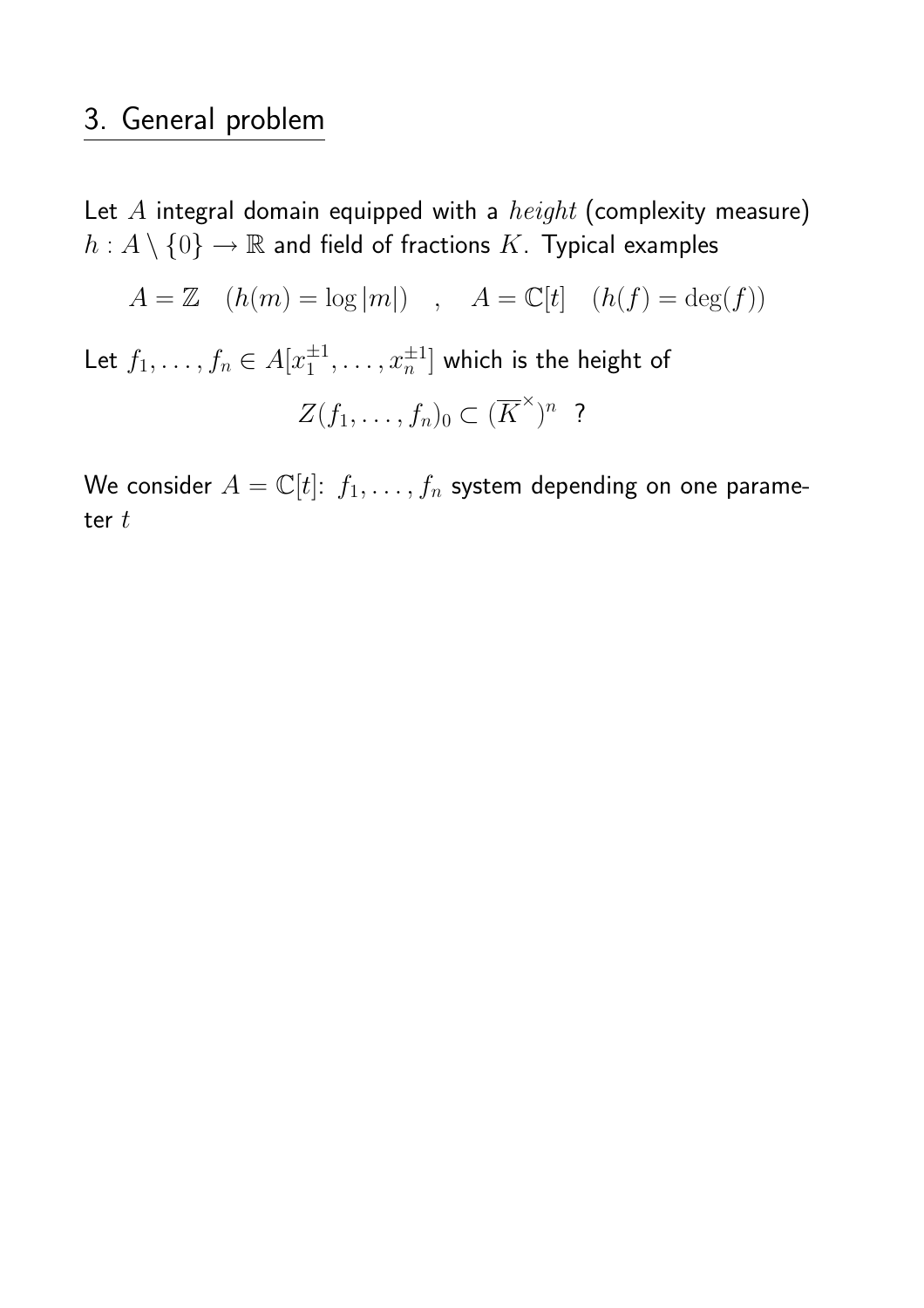Let 
$$
Y \subset \mathbb{P}^N(\overline{\mathbb{C}(t)})
$$
 be a  $\mathbb{C}(t)$ -variety and  $\mathcal{Y} \subset \mathbb{P}^1(\mathbb{C}) \times \mathbb{P}^N(\mathbb{C})$   
 $\pi \downarrow$   
 $\mathbb{P}^1(\mathbb{C})$ 

model for  $Y$ , that is  $Y$  is the Zariski closure of

$$
\cup_{\xi \in Y} \{((1:t), \xi(t)) : t \in \mathbb{C}\}
$$

Then

$$
\deg(Y) = \deg(\pi^{-1}(\eta)) \qquad \text{for } \eta \in \mathbb{P}^1 \text{ generic}
$$
  

$$
h(Y) := \deg_{\mathbb{P}^N}(\mathcal{Y})
$$

 $\bullet~h(Y)=0$  iff  $Y$  is constant w.r.  $\mathbb{P}^1$ 

For  $\xi(t)=(\xi_0(t):\cdots:\xi_N(t))\in \mathbb P^N(\overline{\mathbb C(t)})$  a  $\mathbb C(t)$ -point written in primitive homogeneous coordinates  $(\xi(t) \in \mathbb{C}[t]$  and coprime)

$$
h(\xi) = \max_{0 \le j \le N} \deg(\xi_j(t))
$$

More generally, for  $Y \subset \mathbb{P}^N(\overline{\mathbb{C}(t)})$  a 0-dim  $\mathbb{C}(t)$ -variety, consider  $\frac{1}{1+t}$ 

$$
Ch_Y(\mathbf{U}) = \delta(t) \cdot \prod_{\xi \in Y} (U_0 \xi_0 + \dots + U_N \xi_N) \quad \in \mathbb{C}[t][\mathbf{U}]
$$

its primitive  $Chow\ form$  (or  $U\text{-}resultant$ ), then

$$
deg(Y) = deg_{\mathbf{U}}(Ch_Y) , h(Y) = deg_t(Ch_Y)
$$



 $deg(Y)$  = number of points for a generic specialization of t  $h(Y)$  = complexity of the description of the curve  $Y$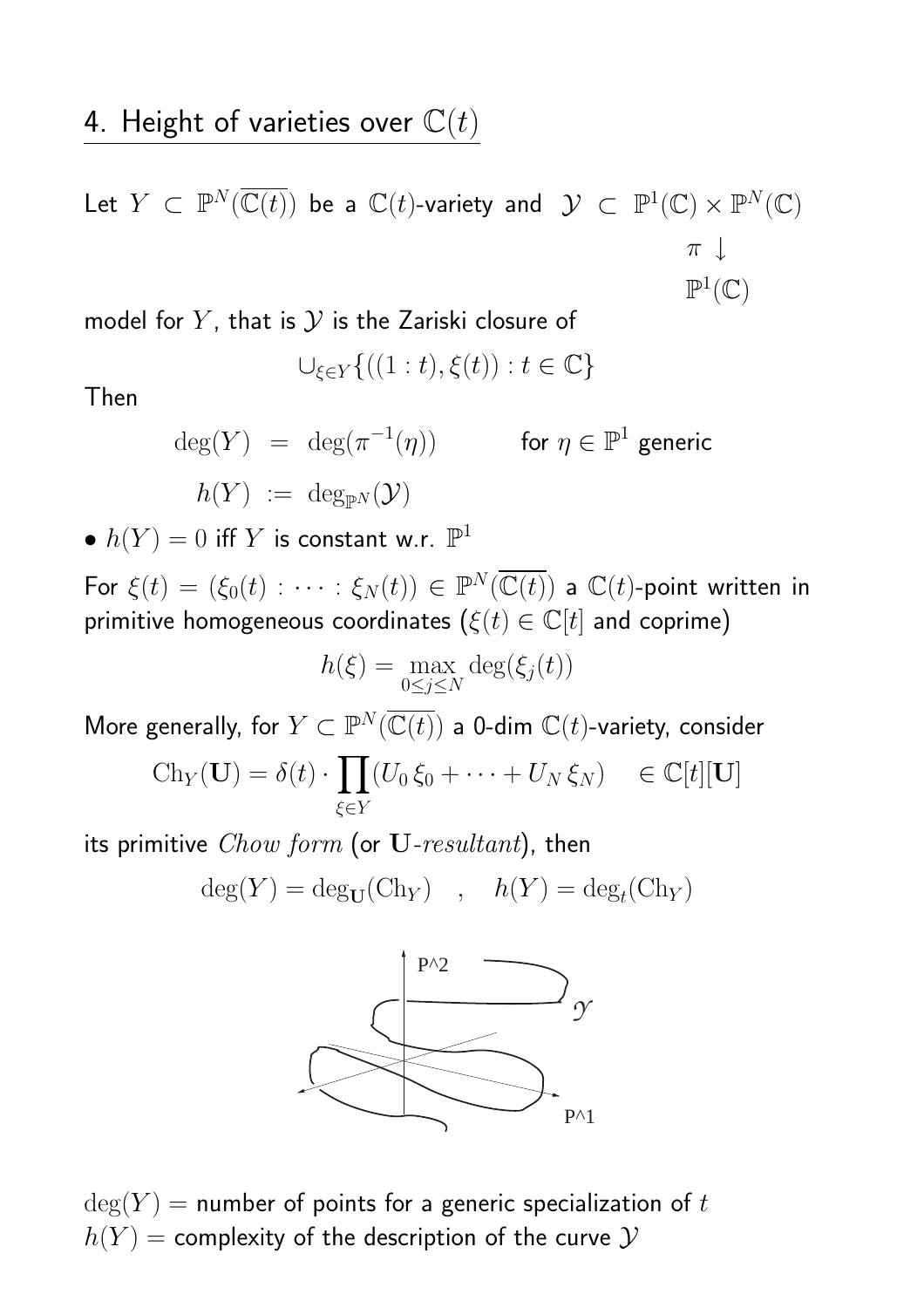Consider a *monomial* map of the torus into projective space

$$
\varphi_{\mathcal{A}_0,\alpha_0}: (\overline{\mathbb{C}(t)}^{\times})^n \to \mathbb{P}^N(\overline{\mathbb{C}(t)})
$$

$$
\mathbf{x} = (x_1,\ldots,x_n) \mapsto (\alpha_{0,0}(t) \mathbf{x}^{a_{0,0}}: \cdots : \alpha_{0,N_0}(t) \mathbf{x}^{a_{0,N_0}})
$$

and set

 $\mathcal{A}_0 := (a_{0,0},\ldots,a_{0,N_0}) \in (\mathbb{Z}^n)^{N_0+1} \quad , \quad \alpha_0 := (\alpha_{0,0},\ldots,\alpha_{0,N_0}) \in (\mathbb{C}(t)^\times)^{N_0+1}$ 

then pose

$$
h_{\mathcal{A}_0,\alpha_0}:=h\circ\varphi_{\mathcal{A}_0,\alpha_0}
$$

height function for  $\mathbb C(t)$ -varieties of  $(\overline{\mathbb C(t)}^\times)^n$ 

The standard inclusion  $\mathbf{x} \mapsto (1 : \mathbf{x})$  corresponds to  $\mathcal{A}_0 = (\mathbf{0}, (1, 0, \dots, 0),$  $(0, 1, \ldots, 0), \ldots, (0, 0, \ldots, 1)) \in (\mathbb{Z}^n)^{n+1}$  et  $\alpha_0 = \mathbf{1} \in (\mathbb{C}[t]^{\times})^{n+1}$ 

For  $i = 1, \ldots, n$  let also

$$
\mathcal{A}_i = (a_{i,0}, \dots, a_{i,N_i}) \in (\mathbb{Z}^n)^{N_i+1} \quad , \quad \alpha_i := (\alpha_{i,0}, \dots, \alpha_{i,N_i}) \in (\mathbb{C}(t)^{\times})^{N_i+1}
$$
  
and for  $i = 0, \dots, n$  set  $f_i = \sum_{j=0}^{N_i} \alpha_{i,j}(t) \mathbf{x}^{a_{ij}}$  and  $Q_i := \text{Conv}(\mathcal{A}_i) \subset \mathbb{R}^N$ 

For each  $v \in \mathbb{P}^1$  and  $0 \leq i \leq n$  consider the  $v$ -adic polytope '<br>`

$$
Q_{i,v} := \text{Conv}\Big((a_{i,j}, -\text{ord}_v(\alpha_{i,j}) : 0 \le j \le N_i\Big) \subset \mathbb{R}^{n+1}
$$

and take  $\vartheta_{i,v}: Q_i \to \mathbb{R}$  the parametrization of its upper envelope

Thm 1 (general form).

$$
h_{\mathcal{A}_0,\alpha_0}(Z(f_1,\ldots,f_n)_0) \leq \sum_{v \in \mathbb{P}^1} \mathrm{MI}(\vartheta_{0,v},\ldots,\vartheta_{n,v})
$$

Multiplying each  $\alpha_{i,j}(t)$  by  $\lambda_{i,j}\in \mathbb{C}^{\times}$ , we have  $=$  for generic  $\lambda_{i,j}$ 

If  $f_0,\ldots,f_n$  are primitive then Thm  $1$  is equivalent to  $\overline{\phantom{a}}$ 

$$
Card(Z(f_0,\ldots,f_n)_0)\leq \sum_{v\in\mathbb{P}^1}MI(\vartheta_{0,v},\ldots,\vartheta_{n,v})
$$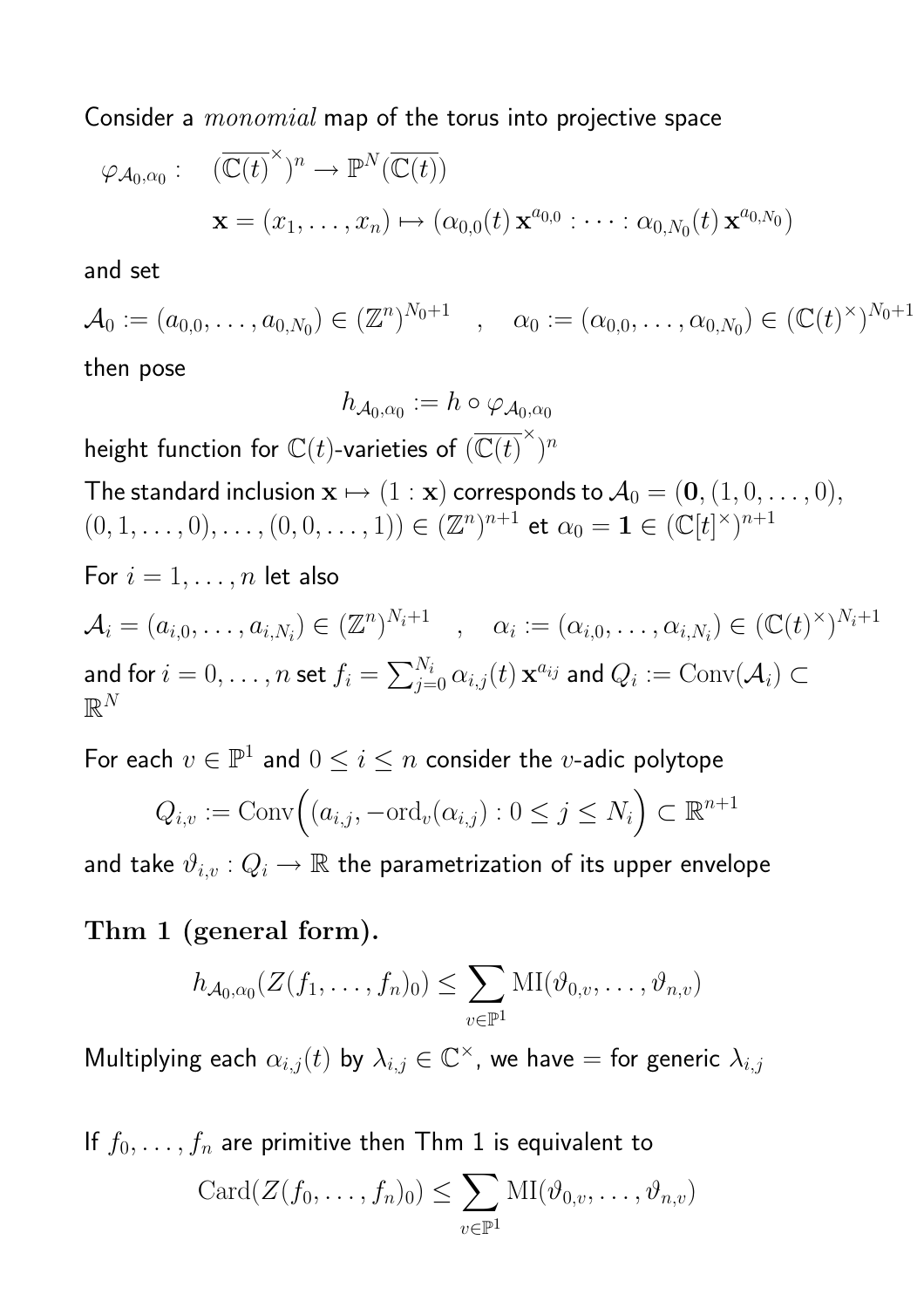of the case

$$
f = \lambda_0 (t-1) + \lambda_1 (t-1)^2 x + \lambda_2 t x^2 \quad , \quad g = \lambda'_0 (t-1) + \lambda'_1 (t-1)^2 x + \lambda_2 t x^2
$$

Consider the map

$$
(\mathbb{C}^{\times})^2 \to \mathbb{P}^1 \times \mathbb{P}^2 \quad , \quad (t, x) \mapsto ((1 : t), (t - 1 : (t - 1)^2 x : t x^2))
$$

and denote  $\mathcal{X} \subset \mathbb{P}^1 \times \mathbb{P}^2$  the Zariski closure of its image. Then

$$
\mathrm{Card}(Z(f,g)_0)\leq \deg_{\mathbb{P}^2}(\mathcal{X})
$$

with  $=$  for generic  $\lambda_j$ ,  $\lambda'_j$  $\zeta_j.$  The generic fiber of  $\mathcal X$  over  $\mathbb P^1$  is a variety

$$
\alpha(t)\cdot X\subset \mathbb{P}^2(\overline{\mathbb{C}(t)})
$$

translate by a point  $\alpha := (t{-}1,(t{-}1)^2:t)$  of a "constant" toric variety  $X \subset \mathbb P^N(\mathbb C)$ , Zariski closure of the image of the map  $x \mapsto (1 : x : x^2).$ We show that

$$
h(\alpha \cdot X) = \sum_{v \in \mathbb{P}^1} e_X(-\text{ord}_v(\alpha))
$$

where  $e_X(\tau) \in \mathbb{Z}$  denotes the *Chow weight* of X with respect to  $\tau \in \mathbb{Z}^3$  [Mumford 1977]

Chow weights of toric varieties can be explicited, see e.g. [Donaldson 2002], [Philippon-S. 2004]: let  $Q_\tau:=\mathrm{Conv}((0,\tau_0),(1,\tau_1),(2,\tau_3))\subset$  $\mathbb{R}^2$  and  $\vartheta_\tau:Q=[0,2]\to\mathbb{R}$  parametrization of the upper envelope of  $Q_{\tau}$  w.r. to  $Q$ , then

$$
e_X(\tau) = 2! \int_{[0,2]} \vartheta_\tau(x) \, dx
$$

 $\Box$ 

Interesting problems:

- find a Bernstein's type proof, allowing a homothopy continuation algorithm exploiting the geometry of  $\vartheta_{i,v}$
- generalisation to any number of parameter variables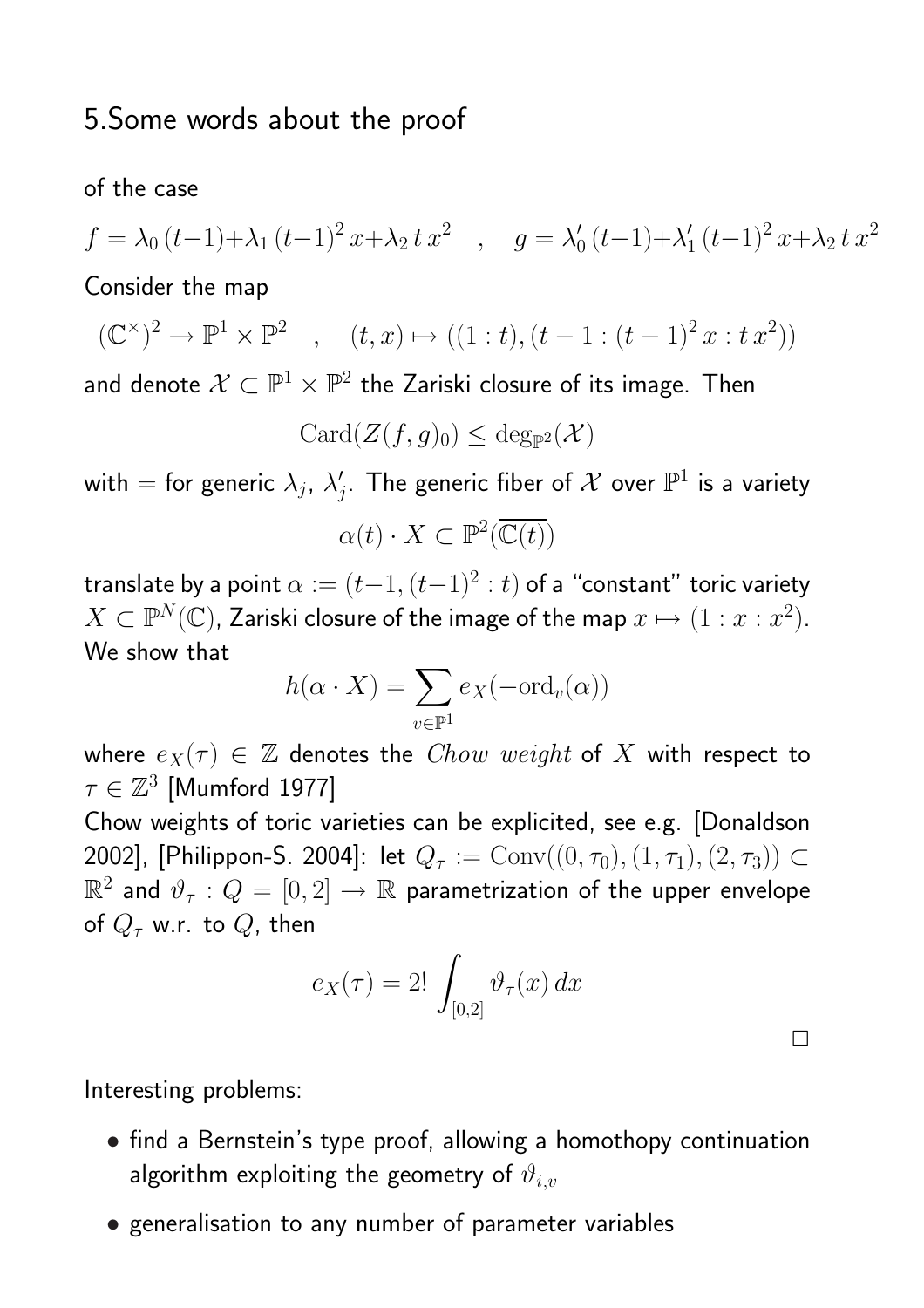### 6.  $\mathbb Z$  instead of  $\mathbb C[t]$

Let  $f_1, \ldots, f_n \in \mathbb{Z}[x_1^{\pm 1}]$  $\mathcal{I}_{1}^{\pm 1},\ldots, x_{n}^{\pm 1}].$  which is the complexity of the 0dimensional variety

$$
Z(f_1,\ldots,f_n)_0\subset (\overline{\mathbb{Q}}^{\times})^n
$$
?

For  $X\subset \mathbb P^N(\overline{\mathbb Q})$  a 0-dim  $\mathbb Q$ -variety we consider  $h(X)\in \mathbb R$  its  $Weil$ height

Basic properties:

 $\bullet\; \xi\,=\,(\xi_0\,:\,\cdots\,:\,\xi_N)\,\in\,{\mathbb P}^N\;$  a  $\,{\mathbb Q}$ -point in primitive homogeneous coordinates  $(\xi_i \in \mathbb{Z}, \text{ gcd}(\xi_0, \ldots, \xi_N) = 1)$  then

$$
h(\xi) = \max_{0 \le j \le N} \log |\xi_j|
$$

• Ch<sub>*X*</sub>(**U**) =  $\delta$  ·  $\overline{y}$ ξ $∈X$  $(U_0\,\xi_0+\cdots+U_N\,\xi_N)\in\mathbb{Z}[\mathbf{U}]$  primitive Chow form of  $X$ , then

¯  $\begin{matrix} \phantom{-} \\ \phantom{-} \end{matrix}$  $|h(X) - \max(\log|\textsf{Coeffs of } \text{Ch}_X|)$  $\frac{1}{1}$  $\begin{array}{c} \hline \end{array}$  $\vert \leq \log(N+1)$  Card $(X)$ 

•  $h(X) \geq 0$ , and  $h(X) = 0$  iff X is torsion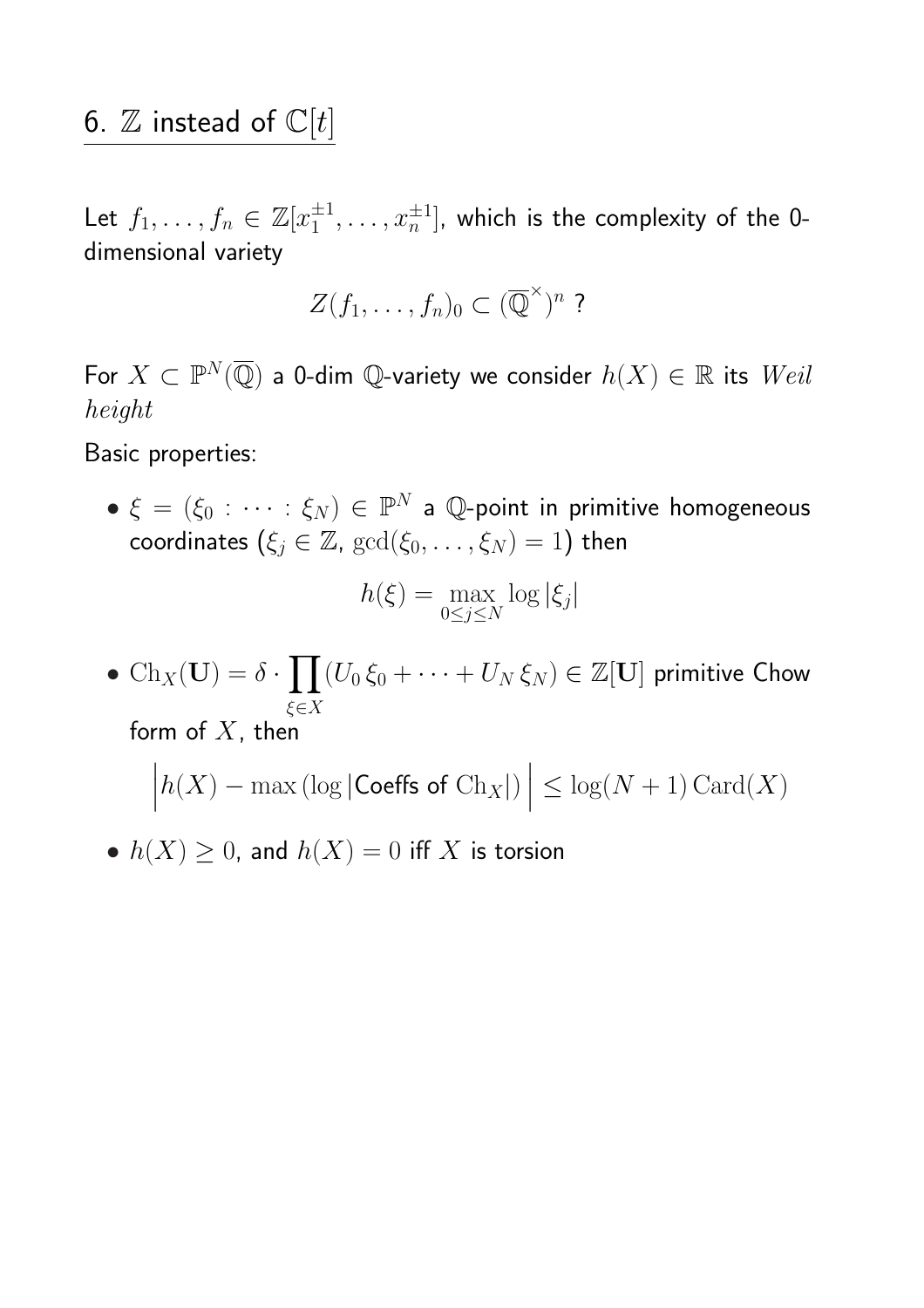For  $i = 0, \ldots, n$  let

$$
\mathcal{A}_i = (a_{i,0},\ldots,a_{i,N_i}) \in (\mathbb{Z}^n)^{N_i+1} \quad , \quad \alpha_i := (\alpha_{i,0},\ldots,\alpha_{i,N_i}) \in (\mathbb{Q}^{\times})^{N_i+1}
$$

The vectors  $\mathcal{A}_0$  and  $\alpha_0$  define a monomial map

$$
\varphi_{A_0,\alpha_0}: (\overline{\mathbb{Q}}^{\times})^n \to \mathbb{P}^N(\overline{\mathbb{Q}}) \quad , \quad \mathbf{x} \mapsto (\alpha_{0,0} \mathbf{x}^{a_{0,0}} : \cdots : \alpha_{0,N_0} \mathbf{x}^{a_{0,N_0}})
$$

and a height function  $h_{\mathcal A_0,\alpha_0}:=h\circ\varphi_{\mathcal A_0,\alpha_0}$  for  $0$ -dim  $\mathbb Q$ -varieties of the torus

Also set  $f_i =$  $\sum_{i} N_i$  $\sum\limits_{j=0}^{N_i}\alpha_{i,j}\,\mathbf{x}^{a_{ij}}$  and  $Q_i:={\rm Conv}(\mathcal{A}_i)\subset\mathbb{R}^N$ 

 $\mathbf{Thm}$   $\mathbf{2.}$  Let  $\mathcal{A}_{0} \in (\mathbb{Z}^{n})^{N_{0}+1}$  and  $\alpha_{0} \in \mathbb{Z}^{N_{0}+1}$ , then  $\overline{\phantom{a}}$ 

$$
h_{\mathcal{A}_0,\alpha_0}(Z(f_1,\ldots,f_n)_0) \leq \sum_{v \in M_{\mathbb{Q}}} \mathrm{MI}(\vartheta_{0,v},\ldots,\vartheta_{n,v})
$$

where  $\vartheta_{i,v}: Q_i \to \mathbb{R}$  is some concave function defined

 $M_{\mathbb{Q}} = \{ |\cdot|_{\infty} \} \cup \{ |\cdot|_{p} : p \text{ prime} \}$  is the *canonical set* of absolute values of Q, where  $|\cdot|_{\infty}$  is the ordinary absolute value and  $|\cdot|_p$  is the  $p$ -adic absolute value defined by

$$
|\alpha|_p:=p^{-{\rm ord}_p(\alpha)}\quad,\quad\text{ for }\alpha\in\mathbb{Q}^\times
$$

Should be think of as  $Spec(\mathbb{Z})$  compactified with a point  $\infty$ , analogous to  $\mathbb{P}^1(\mathbb{C}) = \text{Spec}(\mathbb{C}[t]) \cup (0:1)$ 

The integrals cannot be easily calculated for  $n \geq 2$  though, anyway the estimate is not exact in the general case... Estimating the  $\vartheta_{i,v}$ 's we re-obtain [S. 2002]

$$
h_{\mathcal{A}_0,\alpha_0}(Z(f_1,\ldots,f_n)_0) \leq \sum_{i=0}^n \left( MV(Q_0,\ldots,Q_{i-1},Q_{i+1},\ldots,Q_n) \sum_{j=0}^{N_i} |\alpha_{i,j}|\right)
$$